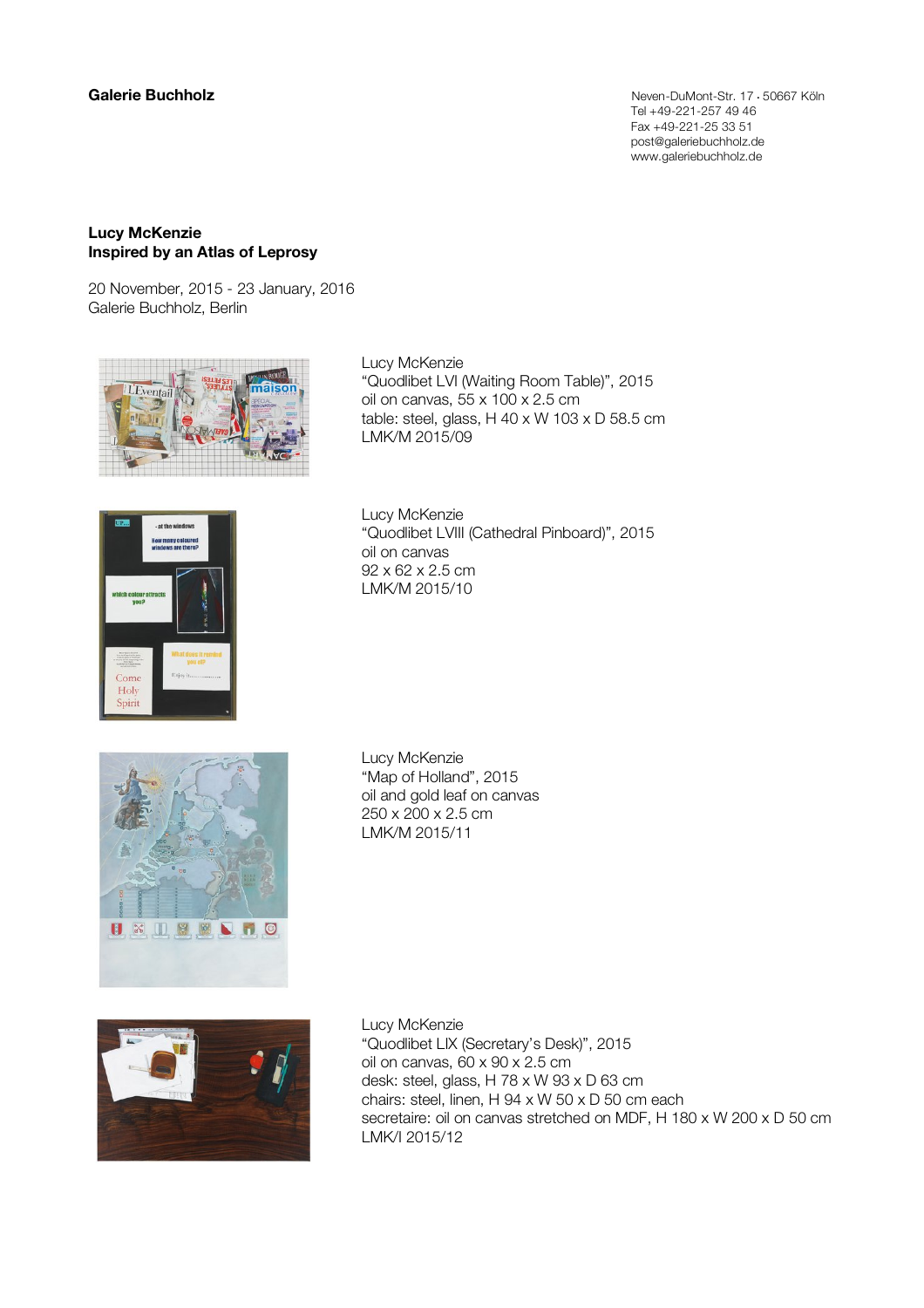





Lucy McKenzie "Quodlibet LII", 2015 oil and collage on canvas 60 x 90 x 2.5 cm LMK/M 2015/03

Lucy McKenzie "Quodlibet XLIX", 2015 oil and collage on canvas 60 x 90 x 2.5 cm LMK/M 2015/05

Lucy McKenzie "Quodlibet LVII (Office Pinboard)", 2015 oil on canvas 95 x 62 x 2.5 cm LMK/M 2015/13

Lucy McKenzie "Quodlibet XLVI", 2015 oil and collage on canvas 60 x 90 x 2.5 cm LMK/M 2015/06



Lucy McKenzie "Quodlibet LX (Violet Breche Desk)", 2015 oil on canvas stretched on MDF, copper, shell, light-bulb, cable H 190 x W 240 x D 160 cm chairs: copper, oil on canvas, H 97 x W 50 x D 50 cm each LMK/I 2015/14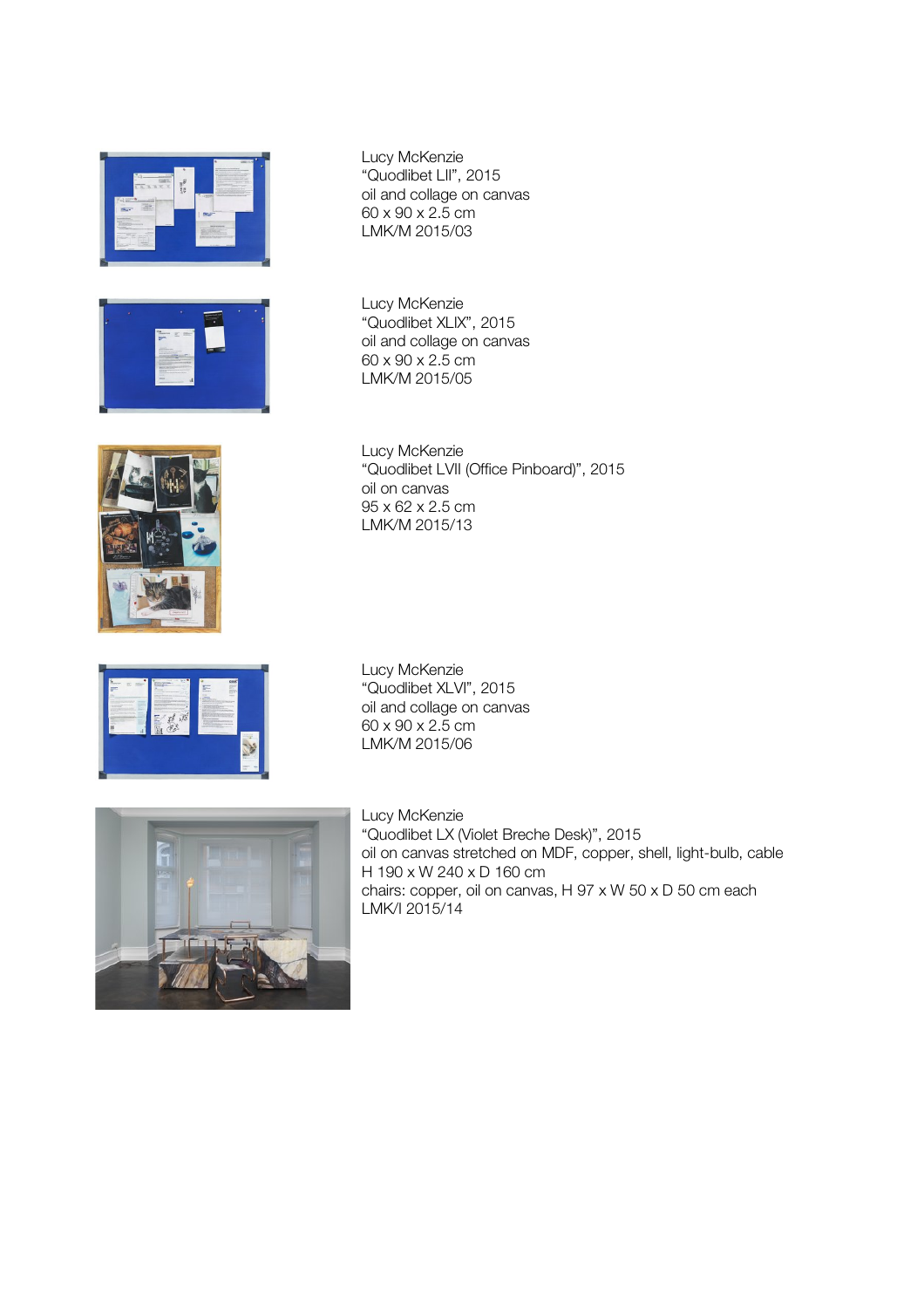

Lucy McKenzie "Cipolino Filing Cabinet I", 2015 oil on canvas stretched on MDF 136 x 40 x 60 cm LMK/I 2015/15



Lucy McKenzie "Cipolino Filing Cabinet II", 2015 oil on canvas stretched on MDF 136 x 40 x 60 cm LMK/I 2015/16



Lucy McKenzie "Map of the Dutch East Indies", 2015 oil and gold leaf on canvas 2 parts, each 200 x 220 x 2.5 cm LMK/I 2015/17



Lucy McKenzie

"Quodlibet LXI (Cerfontaine Coiffeuse)", 2015 oil on canvas stretched on MDF, copper, mirror 142 x 98 x 50 cm LMK/I 2015/18



Lucy McKenzie "Serrancolin Bed", 2015 oil on canvas stretched on MDF, copper H 86 x W 144 x D 207 cm & Shell Light, 2015 shell, light-bulb, cable 12 x 22 x 15 cm & Breche abstract, 2015 oil on canvas in artist frame framed 94.5 x 122.5 x 4 cm LMK/I 2015/19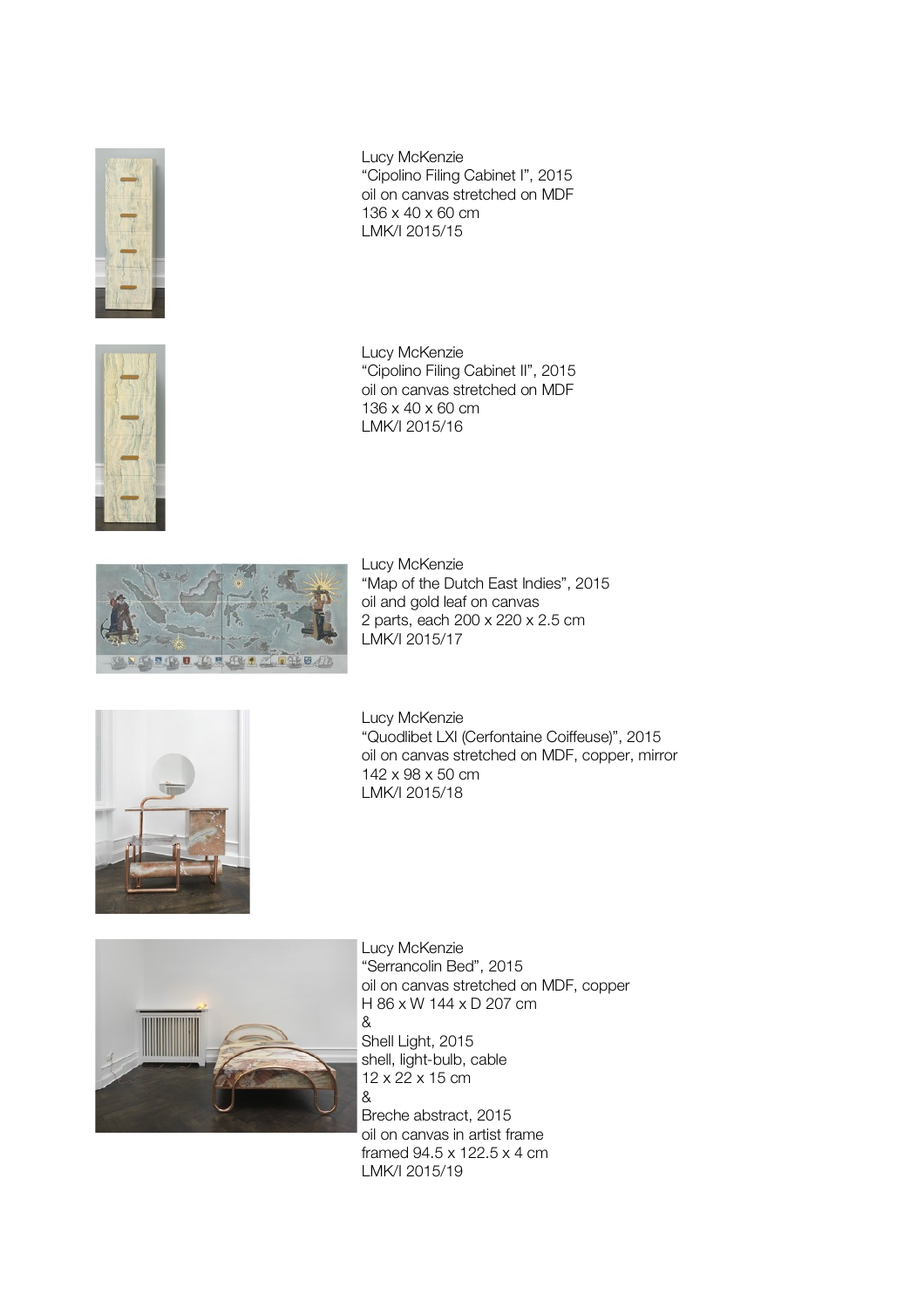

Lucy McKenzie "Serrancolin abstract", 2015 oil on canvas in artist's frame framed 52.5 x 62 x 4 cm (framed: 52.5 x 62 x 4 cm) LMK/M 2015/22

Lucy McKenzie "Bathroom", 2015 oil on canvas 250 x 300 x 2.5 cm LMK/M 2015/23



Lucy McKenzie "Maple Wardrobe", 2015 oil on canvas and linen stretched on MDF, copper 215 x 234 x 75 cm LMK/I 2015/24



Lucy McKenzie "Quodlibet LV (Maid's pinboard)", 2015 oil on canvas 300 x 200 x 2.5 cm & Maid's Bed, 2015 silkscreened fabric stretched on MDF, steel H 42 x W 96 x D 196.5 cm LMK/I 2015/25